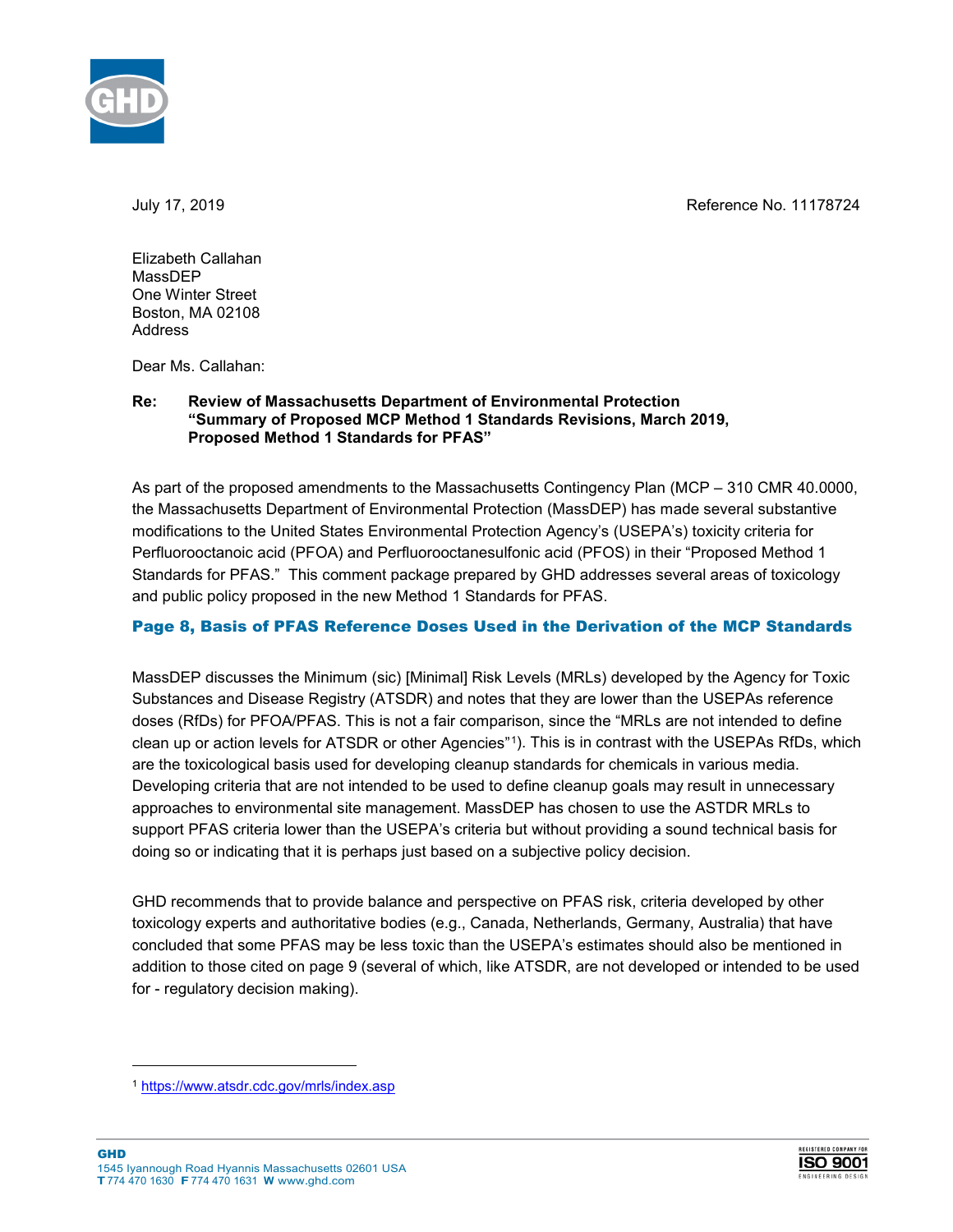

## Page 9, "Updated Approach" discussion:

*First Paragraph, Relative Source Contribution (RSC)*: MassDEP makes a passing reference to the "likely conservativeness of the RSC" without detailed justification, background or discussion. Although not specifically cited in this document, an RSC of  $0.2$  is implied<sup>2</sup>, which assumes a person only gets 20% of their PFAS exposure from drinking water and the other 80% from other exposure sources. In spite of the likely conservativeness of the RSC (and the 30 and 300 fold uncertainty factors [UF] that the USEPA used for PFOS and PFOA, respectively), MassDEP concluded that it was necessary to have an additional uncertainty factor without providing justification for its use.

GHD believes there are already sufficient UFs included in the PFAS toxicity analysis and drinking water calculations to make the existing criteria sufficiently protective. Adding an additional UF will increase site management costs without justifying the additional benefit received for this additional cost. Although adequate protectiveness of human health and the environment is of paramount importance, the costbenefit of achieving potentially overly conservative cleanups should be evaluated to select appropriate criteria and with consideration to the relative cost-benefit to also appropriately manage other environment risks.

*Second Paragraph, Toxicity Information Update*: MassDEP seems to imply that the USEPA did not adequately consider potential PFAS effects on the human immune system in developing their RfD. USEPA specifically noted that one of the human health outcomes they assessed was immune function [3](#page-1-1). More specifically, MassDEP has not provided adequate justification for an additional database UF when in fact there were data available for the exact endpoint they have expressed concern over, and this endpoint was reviewed and considered by the USEPA as part of their RfD development process.

As their basis for this additional UF, MassDEP refers to uncited "animal bioassay data on a number of endpoints" that they believe were not adequately considered by the USEPA. In addition, they cite a National Toxicology Program (NTP) report that concluded both PFOA and PFOS should be presumed to pose immune hazards to humans. This NTP report did not provide a dose-response for human immune effects or recommend a protective concentration. This is a significant change to MassDEP's2018 toxicity assessment, when MassDEP concluded that the USEPA's RfDs were technically adequate.

It is neither sound science nor good policy to imply the USEPA's toxicological analysis is inadequate or outdated, but not provide sufficient information to support this conclusion. Merely adding an additional UF to the toxicity criteria due to poorly defined concerns about immune system effects is an additionally

-

<span id="page-1-0"></span><sup>2</sup> [https://www.mass.gov/files/documents/2019/05/03/2019-04-24%20Proposed%20PFAS-](https://www.mass.gov/files/documents/2019/05/03/2019-04-24%20Proposed%20PFAS-Related%20MCP%20Revisions.pdf)[Related%20MCP%20Revisions.pdf](https://www.mass.gov/files/documents/2019/05/03/2019-04-24%20Proposed%20PFAS-Related%20MCP%20Revisions.pdf)

<span id="page-1-1"></span><sup>3</sup> USEPA. 2016. Health Effects Document for PFOS, Section 3.1.1.8; Health Effects Document for PFOA, Section 3.1.1.12.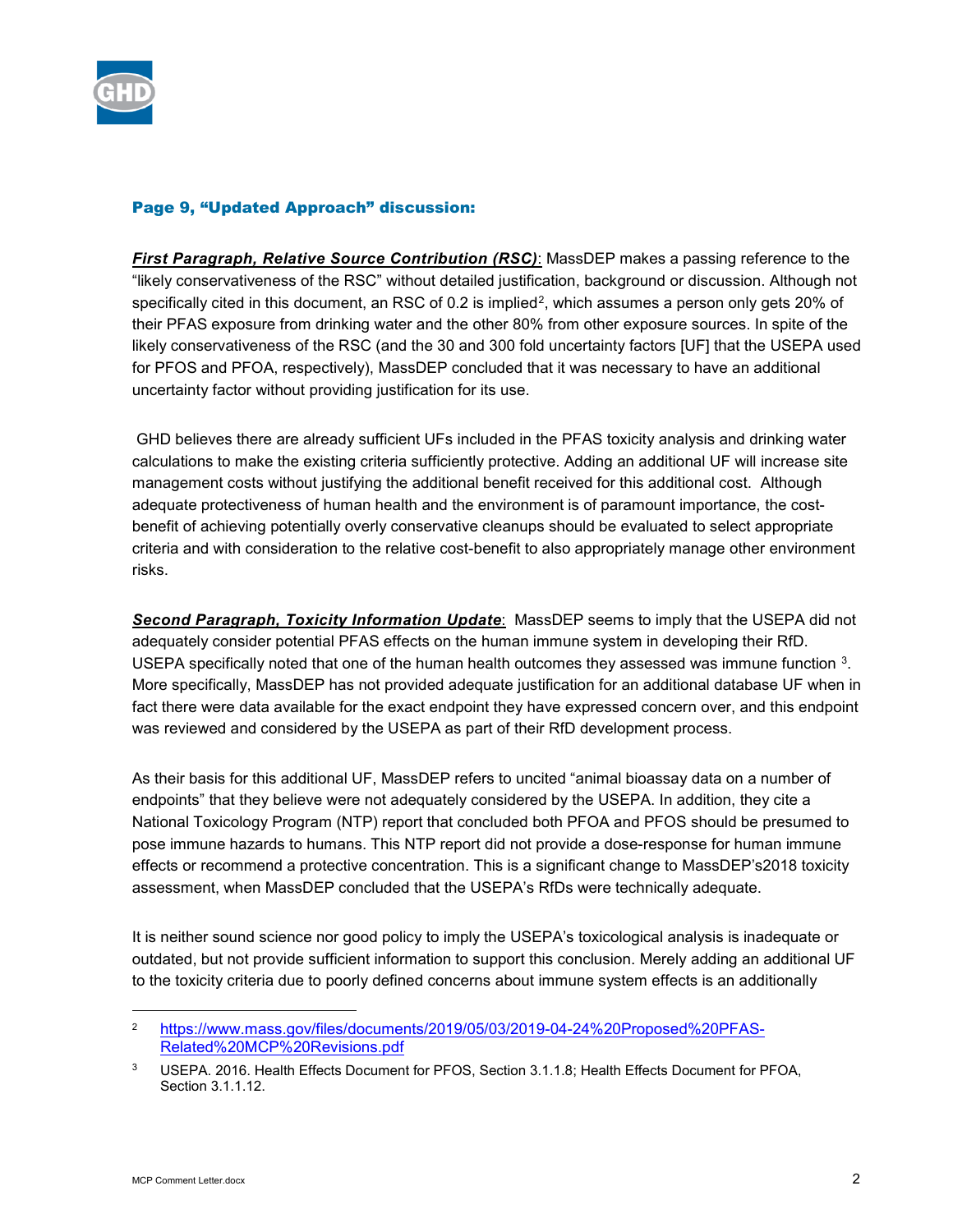

conservative approach that should be properly supported. MassDEP should develop a quantitative toxicity assessment using the uncited data they reference. The toxicity factors for PFAS compounds will be crucial to state-wide decision making and should be scientifically robust; taking the work of another agency and adding a UF appears to be a convenient short cut.

*Addition of New Uncertainty Factor:* MassDEP has reduced the USEPA RfD for PFOS and PFOA by adding an additional uncertainty factor (UF) to account for data base uncertainties. An RfD is an "estimate (with uncertainties spanning perhaps an order of magnitude) of the daily exposure to the human population (including sensitive subgroups) that is likely to be without an appreciable risk of deleterious effects during a lifetime" (see footnote 1).

The specific UF used by MassDEP is not stated in the text. The proposed MassDEP RfD is 5x10-6 mg/kg-d vs the USEPA value of 2 x 10-5 mg/kg-d. MassDEP has noted this additional UF is needed to account for "effects on development and the immune system, in laboratory animals at dose levels below those used in the USEPA RfD calculations".

This is a crux argument for the proposed criteria and should be explained and supported in greater detail. It is critical that MassDEP provide the data supporting their conclusion that the USEPAs RfD calculations are not adequately protective so the reasoning can be understood. The USEPA provided documents on PFOA and PFOS toxicity that were several hundred pages in length and provided extensive discussion on each assumption. MassDEP is apparently inferring that the USEPA's evaluation was inadequate by suggesting they included data that the USEPA did not use. If MassDEP has additional data that support their contention, they should be presented and their reasoning for use discussed.

It is recommended that MassDEP consider removing the additional data base UF they used to modify the USEPA's RfD, unless adequate justification is provided for including it. In their toxicity assessments for both PFOA and PFOS, the USEPA used a database UF of one, noting that there is substantive human data as well as extensive data from short term, subchronic, chronic, reproductive, developmental, and mechanistic studies in animals. The overall UF used by the USEPA was 300 for PFOA and 30 for PFOS. GHD believes that based on current science and community understanding these UFs are adequate for determining appropriate cleanup goals.

A more meaningful explanation should at least be provided by MassDEP in support of their proposed PFAS toxicity assessment approaches. Like other states, MassDEP is using the same studies and data used by the USEPA to develop toxicity criteria for PFOA and PFOS, but is adding an extra UF and assuming other PFAS chemicals are equi-potent. This actually increases the overall uncertainty associated with PFAS management, since several additional assumptions are being made.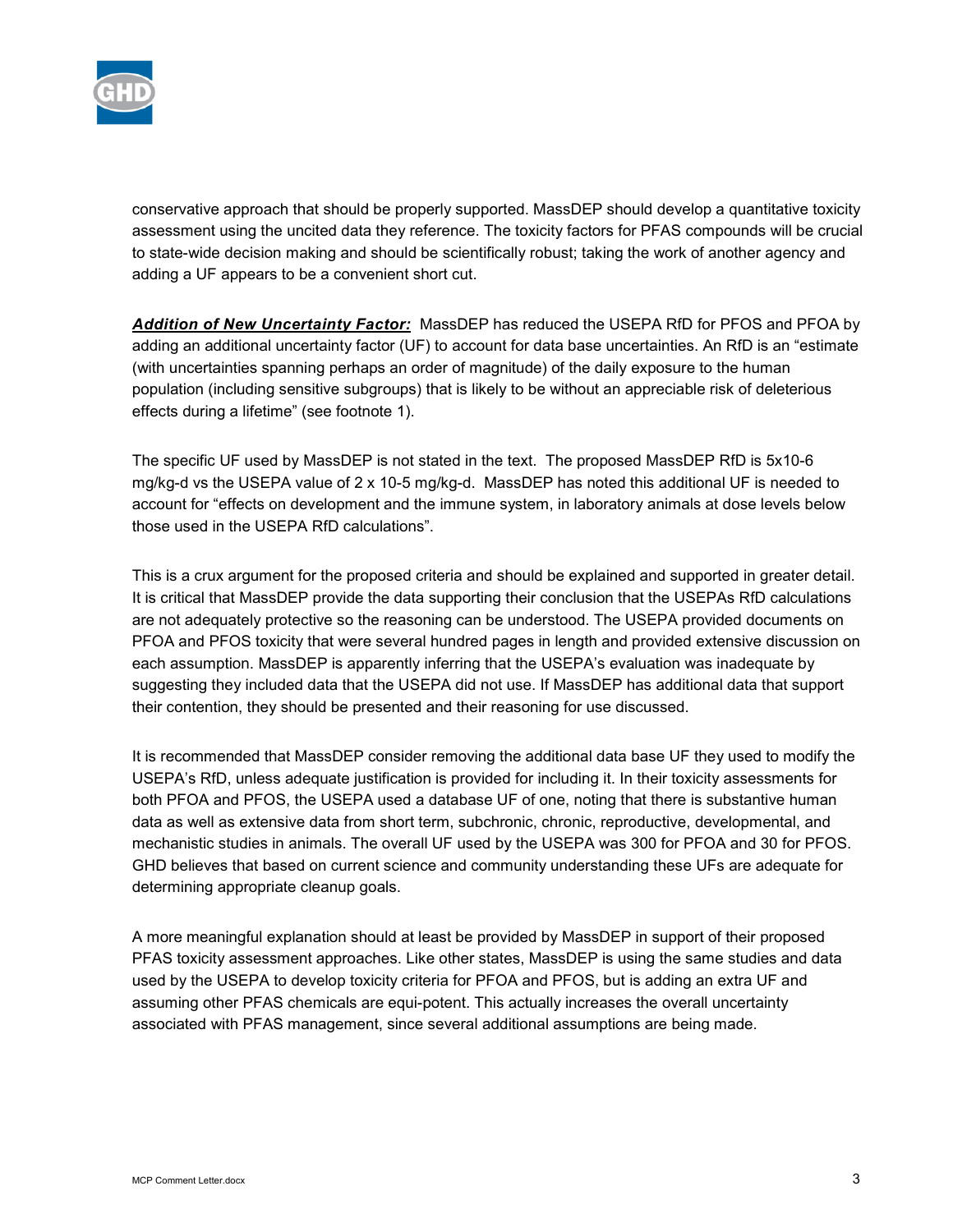

*Toxicokinetic Modeling*: The MassDEP toxicology discussion does not specifically mention the impact of the USEPA's toxicokinetic modeling between animals and humans for PFOA and PFOS. This approach is intended to account for the differences in excretion rates and biological half-lives of PFOA/PFAS between animals and humans by normalizing long-term blood levels. One consequence is that the animal "no observed adverse effects level" (NOAEL) gets reduced by 2-3 orders of magnitude when calculating an equivalent human NOAEL. This modeling is still somewhat controversial among toxicologists, as it relies solely on animal studies while bypassing consideration of more relevant human epidemiology data and blood level studies.

The toxicokinetic modeling is discussed in these comments in regards to the overall level of uncertainty factors included in the PFAS toxicity assessment. It is important to acknowledge that the animal NOAEL is reduced by 2-3 orders of magnitude when developing a human NOAEL through the toxicokinetic modeling. While intended to account for metabolic differences between species and be protective, the modeling is also conservative and adds several orders of magnitude to the overall uncertainty.

*Multiple PFAS Toxicity*: MassDEP is proposing to apply their modified RfD for PFOS and PFOA to an additional four PFAS compounds (PFHxS, PFNA, PFHpA, and PFDA; pg 8 of the guidance), in essence creating an RfD that would include the total concentration of six PFAS.

MassDEP recommends assuming that four additional PFAS compounds are equi-toxic as PFOA and PFOS. These additional four compounds lack an adequate toxicity database to derive their own values, so MassDEP drew the conclusion – without presenting any data – that the structural and biological properties were similar enough to PFOA and PFOS that all six compounds could be regulated as one PFAS group.

This is a significant step towards regulating PFAS as groups, which may indeed eventually be the way to proceed. But at this stage to just assume these additional compounds are equi-toxic because of some similar but non-toxicological properties is not consistent with good science. It is only a short jump from here to say that we should regulate all PFAS on the basis of PFOA and PFOS, rather than actually conduct the studies necessary to support that decision.

An alternate approach could be modeled after the relative potency factors developed by the USEPA for carcinogenic polycyclic aromatic hydrocarbons (cPAHs). This approach provides relative potency estimates ranging from 0.001 to 1.0 for other cPAHs relative to benzo(a)pyrene, based on findings from mouse skin carcinogenesis tests. Something similar could be developed for PFAS to provide a scientific basis for potency estimation, rather than just assuming others are equi-potent with PFOA/PFOS (such as has been done by the Dutch National Institute for Public Health and the Environment [4](#page-3-0). GHD recommends

<span id="page-3-0"></span> <sup>4</sup> "Mixture exposure to PFAS: A Relative Potency Factor Approach"; RIVM Report 2018-0070; [https://www.rivm.nl/bibliotheek/rapporten/2018-0070.pdf\)](https://www.rivm.nl/bibliotheek/rapporten/2018-0070.pdf)